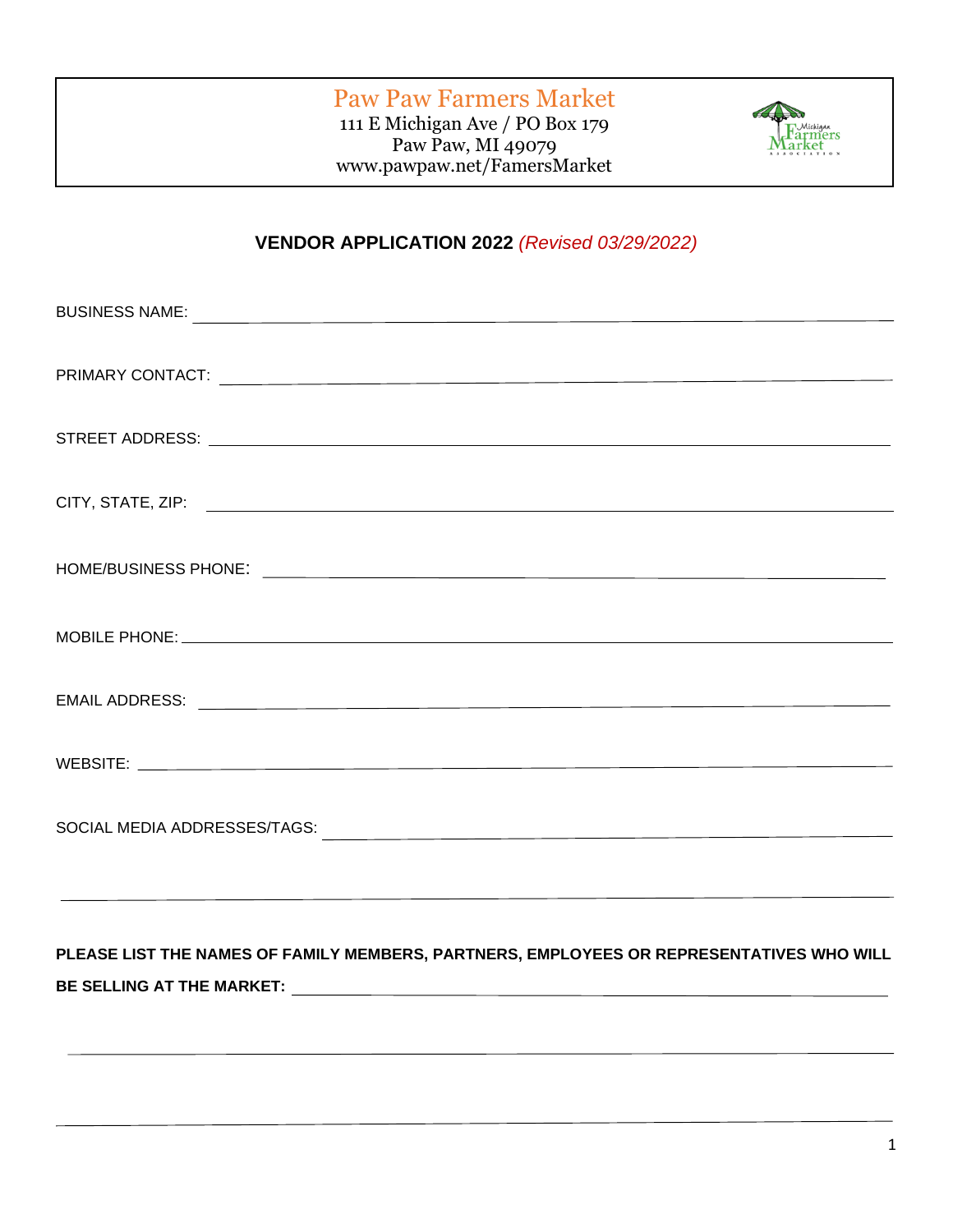#### **WHAT IS YOUR PREFERRED METHOD OF COMMUNICATION?**

**\\_/** USPS **\\_/** Email **\\_/** Phone **\\_/** Text Message

#### **WHAT PRODUCTS DOES YOUR BUSINESS PLAN TO SELL?**

Please list all the products you intend to sell. Be specific, adding additional sheet if necessary. If you plan to resell produce other than your own, provide the names and contact information for the farms or businesses where you will be purchasing these products.

**PRODUCT(S) WHERE GROWN/MADE**

**IDENTIFY THE CATEGORY THAT BEST REPRESENTS WHAT YOUR BUSINESS WILL SELL (Select no more than two):** 

| O<br>Produce                | Meat/Eggs   | $\mathbf{O}_{\text{Dairy}}$ | Floriculture |
|-----------------------------|-------------|-----------------------------|--------------|
| <b>O</b> Baked Goods        | Value Added | <b>O</b> Cottage food       |              |
| $\mathbf{O}_{\text{Other}}$ |             |                             |              |

**PLEASE CIRCLE THE DATES FOR WHICH YOU ARE APPLYING TO PARTICIPATE AT THE PAW PAW FARMERS MARKET:**

ALL DATES ARE SUNDAYS. MARKET HOURS ARE 9AM TO 2PM; SETUP BY 8:50AM

| <b>JULY 11</b> | <b>AUG 07</b>      | SEPT <sub>18</sub> |
|----------------|--------------------|--------------------|
| <b>JULY 10</b> | <b>AUG 14</b>      | SEPT <sub>25</sub> |
| <b>JULY 17</b> | <b>AUG 21</b>      | OCT <sub>2</sub>   |
| <b>JULY 24</b> | <b>AUG 28</b>      | OCT <sub>9</sub>   |
| <b>JULY 31</b> | SEPT <sub>04</sub> |                    |

NOT OPEN ON SUNDAY, SEPTEMBER 11, 2022 DUE TO WINE AND HARVEST FESTIVAL.